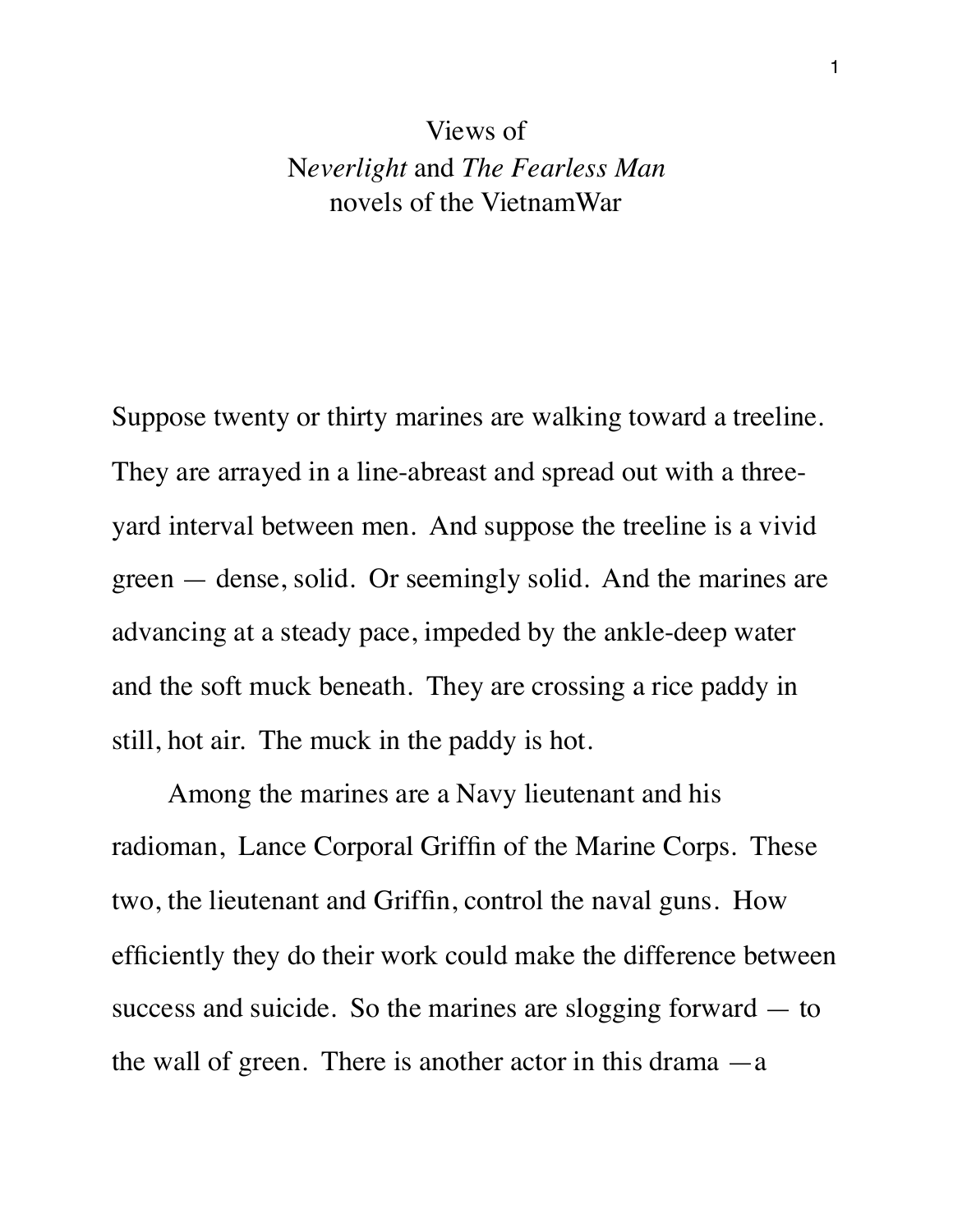destroyer lying off the coast, ten thousand yards over the right shoulders of the lieutenant, the radioman and the marines.

The lieutenant says to Griffin: "Tell the ship we're moving toward the objective." Griffin does so. After a pause he tells the lieutenant, "Sir, they say roger."

"They" are the gunfire teams aboard the ship — the radar operators in combat information center, the gunner's mates in the gun mounts and ammo handling spaces, the fire-control technicians at their computer, and the captain on the bridge, without whose consent nothing can happen.

If now we place ourselves in the mind of the lieutenant we find our focus narrowing, jumping left and right, searching for any disturbance or any little flash in the green barrier. We see and we know whatever the lieutenant knows (not much) about the green. Whatever he doesn't know, we don't know. Green, undisturbed, not even stirring in the breeze. There is no breeze.

Ankle-deep in the paddy water — pulling his feet out of the muck, remembering a marine whose boot sole was pulled off by the suction — the lieutenant proceeds at a pace matching the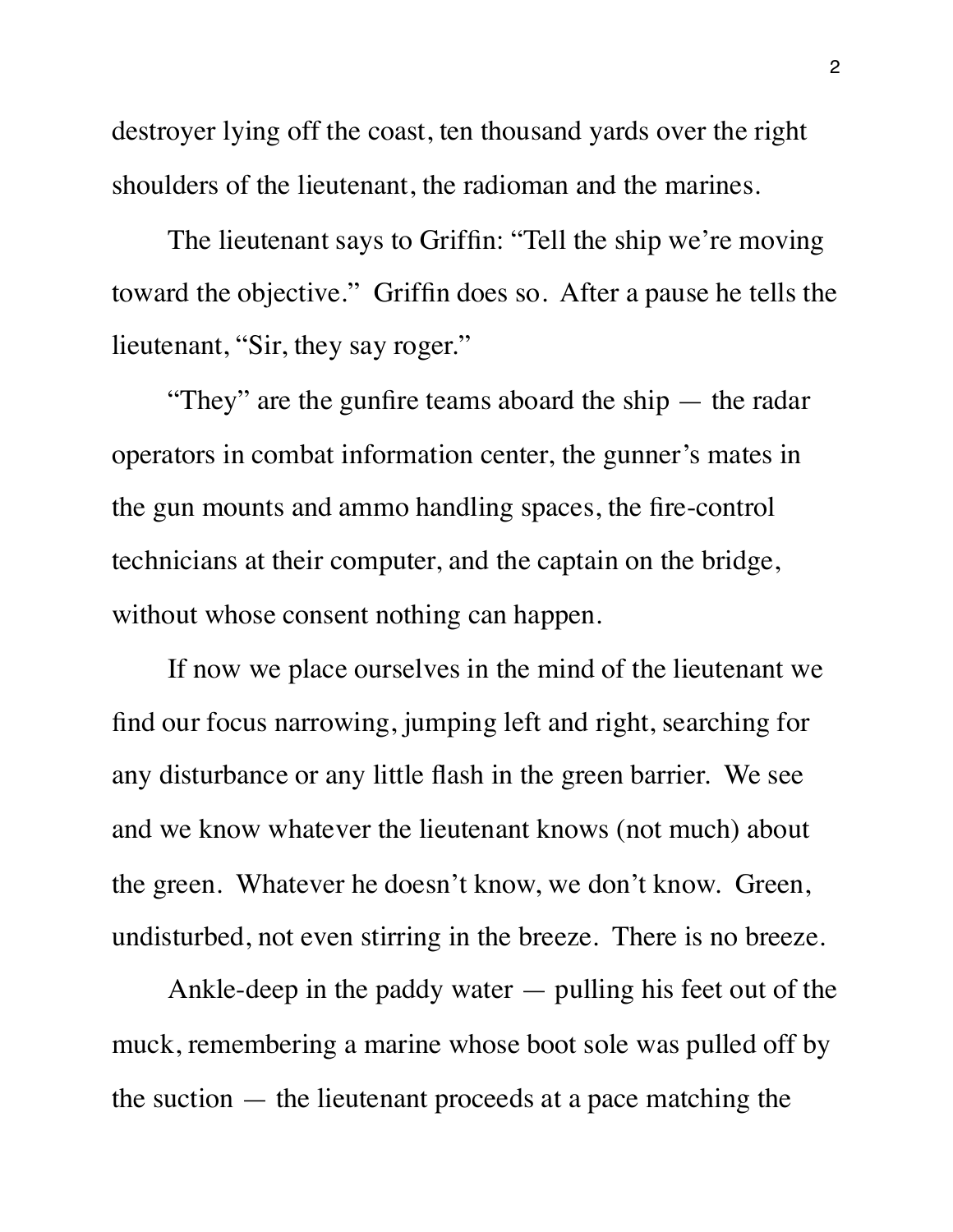pace of the marine on his right and the one on the left. He feels a strange, uplifting sensation. He is with these guys, they know him. He's the "Navy gunshot." At the moment he doesn't feel powerful with the power of the naval guns; he feels like one of the men in the line-abreast. It is an intense emotion. But he is also busy. He keeps scanning left and right. This could be bad, or it could be nothing much. He feels he has done this a thousand times. Actually this is his first. But he knows what he has to  $do - if.$ 

There is no beginning. He had always expected a definite beginning. But there is no sound, only a tremor in the green. A breeze maybe. Then everything including his brain goes faster. He sees a dike three paces ahead and he shouts to Griffin, "Run!" Now he hears the machinegun fire. Splashing, lunging, the lieutenant and Griffin dive toward the dike and lie still for a moment while listening to the zipping overhead.

The lieutenant stands  $-$  a great wild sensation  $-$  and sees the vegetation trembling and the quick repetitive flashing within the green — no sound, just flashes. He is looking directly down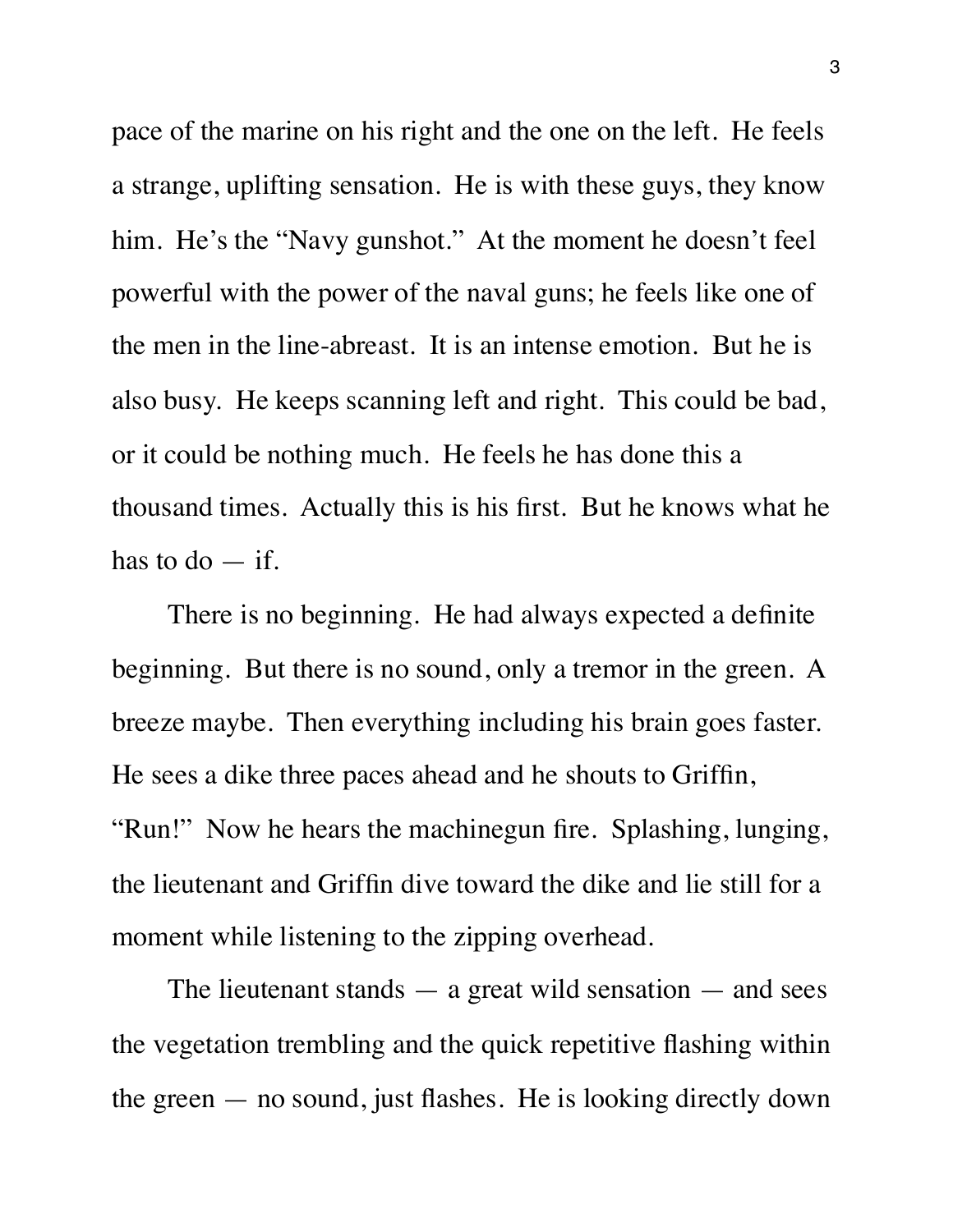the muzzle of a gun that announces itself with *knock, knock, knock* — a fifty-calibre machinegun or the enemy equivalent, a Chicom 12.7 mike-mike.

While Griffin flattens his antenna along the top of the dike, so as not to draw attention, the lieutenant takes the handset. He aims his compass at the enemy gun, then lays the map over his knees, squatting, letting the black water run down the map, then works out the coordinates of the machinegun, which takes about thirty seconds.

He says to the ship: "Hickory this is Winter Wheat. Over"

And the ship: "This is Hickory. On station and ready for call for fire."

The lieutenant: "*Target Number* five dash one." These two words, "target number," are loaded with dynamite. They mean "I am giving you a fire mission."

"*Bearing* three five five degrees magnetic. *Coordinates* seven six seven four three eight. *Height* five meters. Active machinegun. Two guns, main armament, high explosive, fuze quick, will adjust. Over."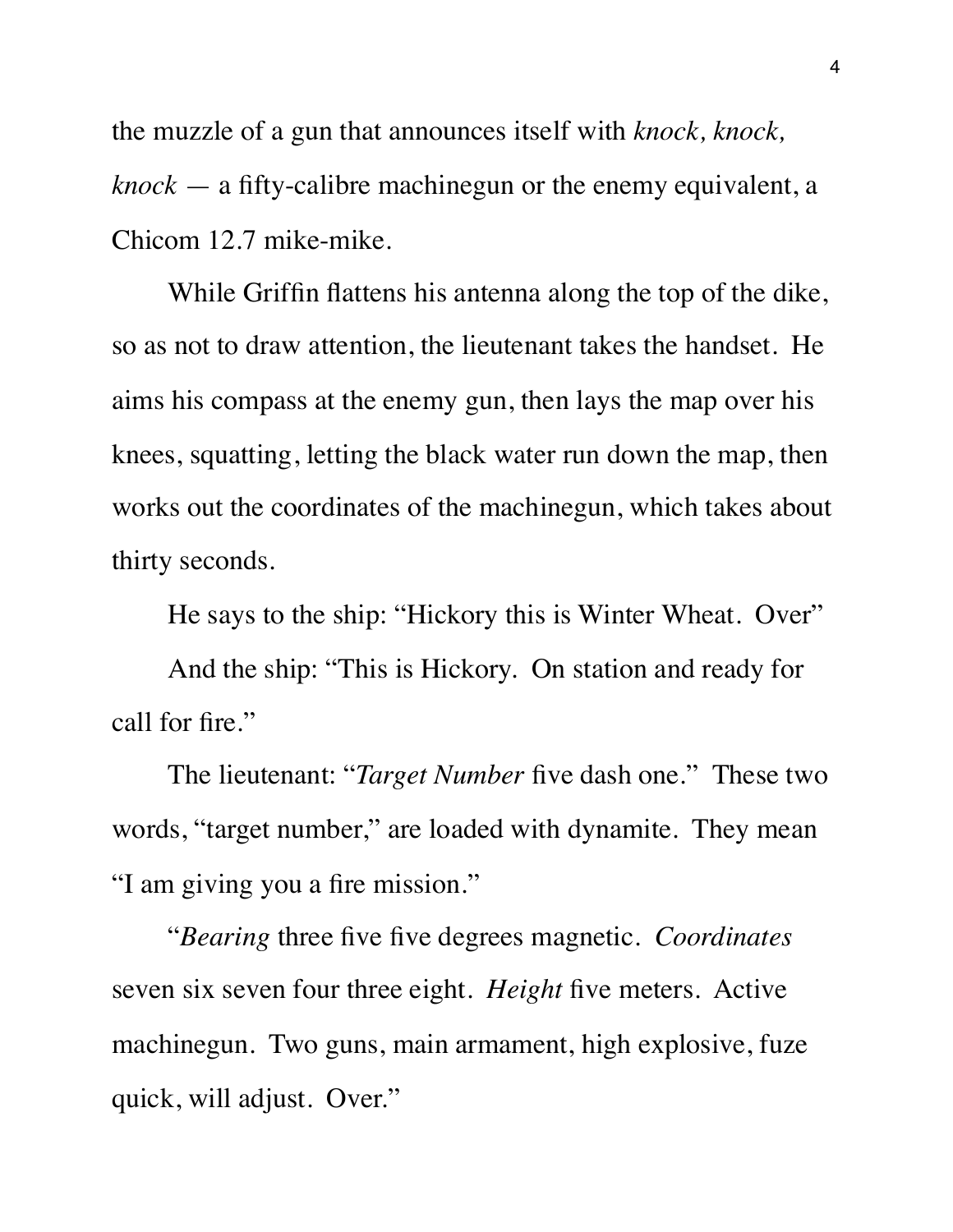After a pause, the ship: "*Gun target line* two eight one degrees true, *Ready* five four. Set." So the projectiles will take fifty-four seconds to reach the neighborhood of the target.

The lieutenant rogers this and says: "Shoot."

The ship, after a pause: "Shot, stand by — Out." And from that "Out" the lieutenant has five seconds till impact. He counts to four and stands up, so he can observe the fall of shot and make his adjustments, but  $-$  what of the man firing the machinegun? *Knock, knock, knock.*

Standing — waiting — for a long second he sees no flashes, then — two massive eruptions of muck, rice stems, black and brown water — and a horrific noise, the crash of the impact, then the bark of the naval guns which now reaches his ears. This is all good. He had been worried that the rounds would land where he couldn't see them. He squats, the fastest movement of his life.

He gives the handset back to Griffin, visualizes what he has just seen, thinks for half a second then says: "Left five zero, add one hundred."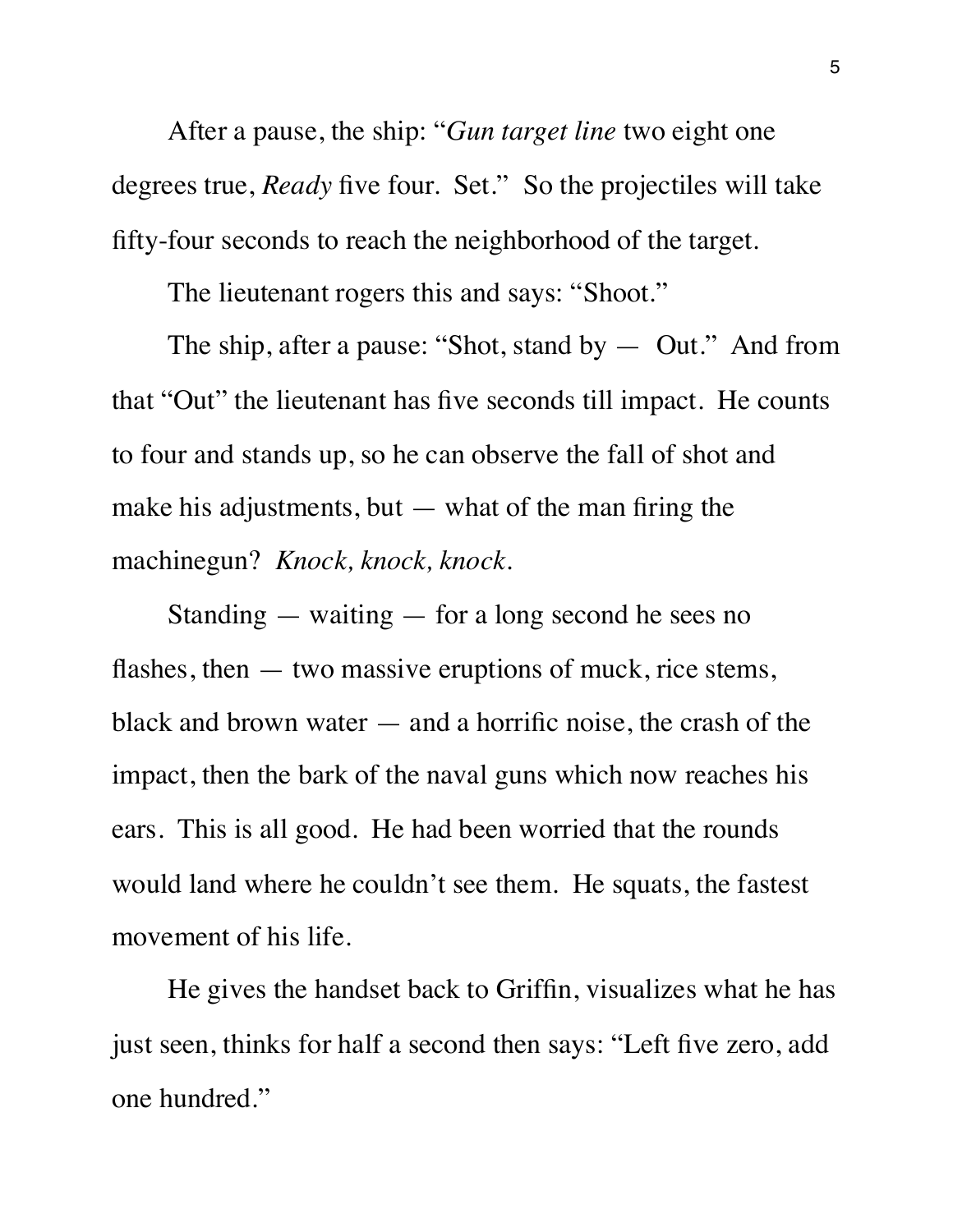Griffin relays this to the ship. The lieutenant, over the next three minutes, makes three more adjustments, standing up each time, once feeling the rip of the air by his ear, and succeeds in bracketing the target. Then after one more adjustment: "Four guns, five salvos, fire for effect."

And the air trembles, the trees shimmer and shake, the green wall rips itself to shreds as dirt, green limbs and mud fly, and the *knock knock knock* is heard no more.

After two minutes Griffin says, "Sir the gunny wants to know are you done?"

The lieutenant says he's done. From several intervals to his left he hears the gunnery sergeant shout. The marines stand, a little tentatively. The line-abreast advances.

+ + +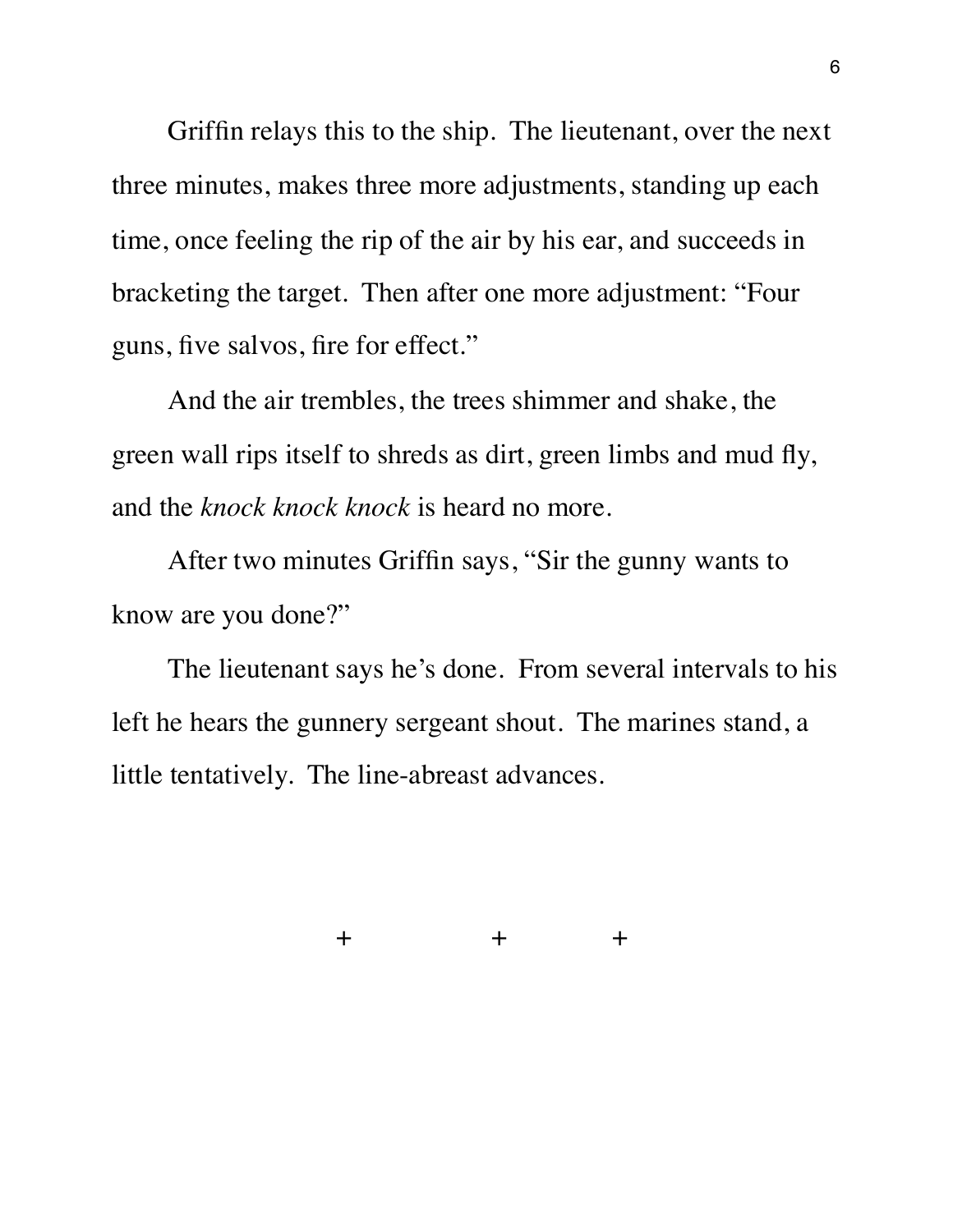A chaplain and a nurse were walking in the monsoon. She did not want him to leave, and the monsoon offered privacy. In its shelter she could beg him to stay. When they encountered somebody she retreated into her hood. The chaplain wore no hood or hat, he just let the "molecular rain" pour down on him. From time to time the atmosphere would change, and then the rain dropped down in heavy sheets, and the molecules were absorbed into the heavy "gravity water." That is how Paul thought of the monsoon, benign molecules wafting in the breeze, or, in storms and spurts, water almost as thick as the air. Gravity water, he called it.

To the nurse the wind and water were a shelter. She needn't worry about anybody wanting to stop the chaplain or even greet him. And her chance of being recognized was minimal. The hospital where both worked, Alfa Med Forward, was recovering from a mass casualty event. The nurse, Rebecca Vanburen, lieutenant junior grade, US Naval Reserve, had just awakened from her first sleep in three days. On awakening she understood with new clarity that the chaplain loved her.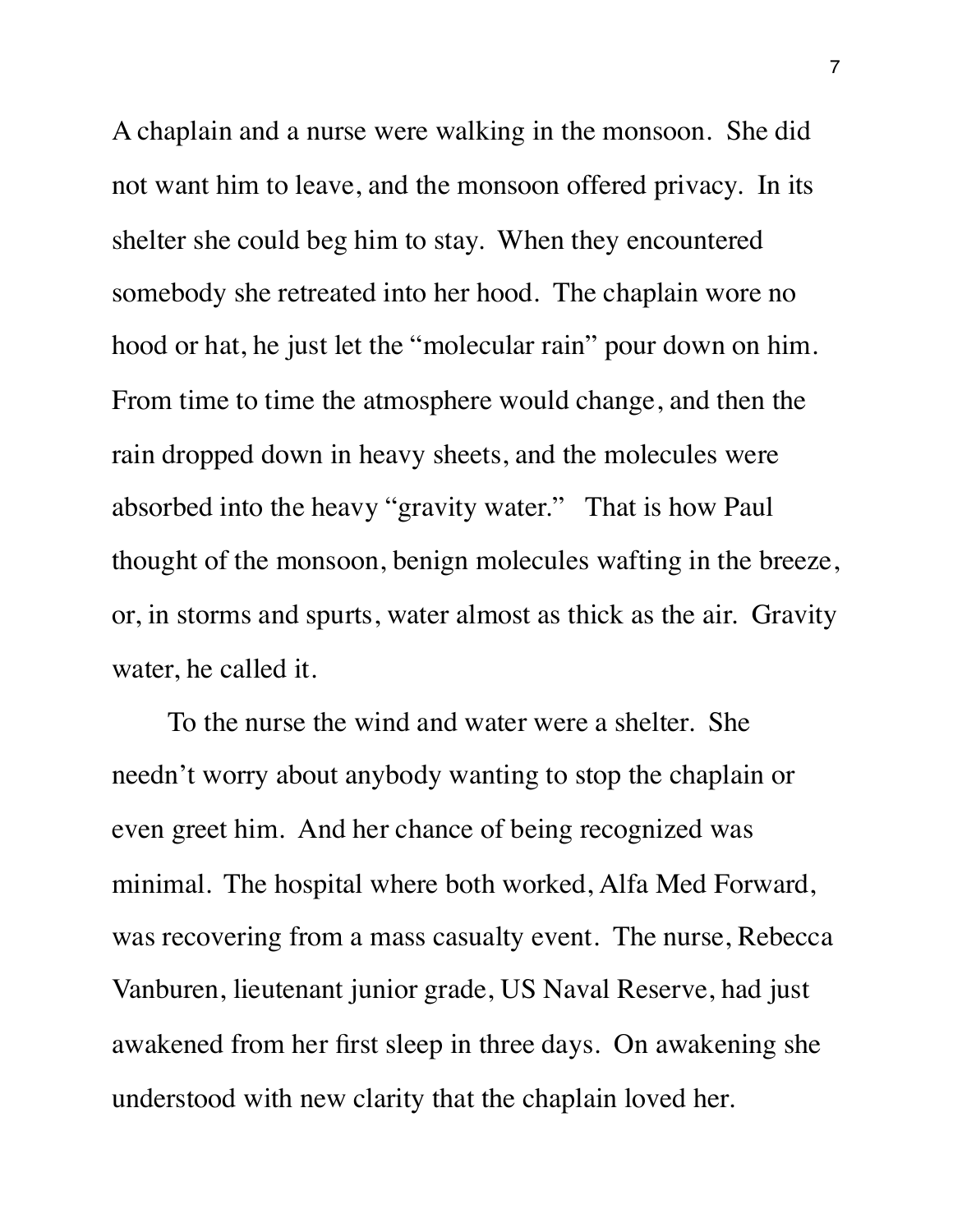He, Paul Adrano, a Catholic priest, had just realized the same thing. He had seen her working to exhaustion, cutting the trousers off a man whose legs had been pulverized, bending over a "gorp," a man turned gray and glazed in the eyes, calling to him, "Charles, Charles, I am a nurse, Becka, can you hear me Charles?"

Charles could not. Rebecca called a corpsman and said, "This man's an Expectant," and the corpsman made a face, then wheeled Charles off to the Parking Lot, where Paul Adrano administered the last rites.

During those endless hours of hunger, sleeplessness and desperate work, he watched her, admired her, and called on his true identity to come to his help — called on the man he had been until he saw her — for help now, right away. "I cannot," he repeated in his mind, "I cannot." He did not go so far as to ask God for help. God had more important business. Paul of his own free will had taken the vow of celibacy. Rebecca was under no such vow.

BECKA: Is it true that you're leaving?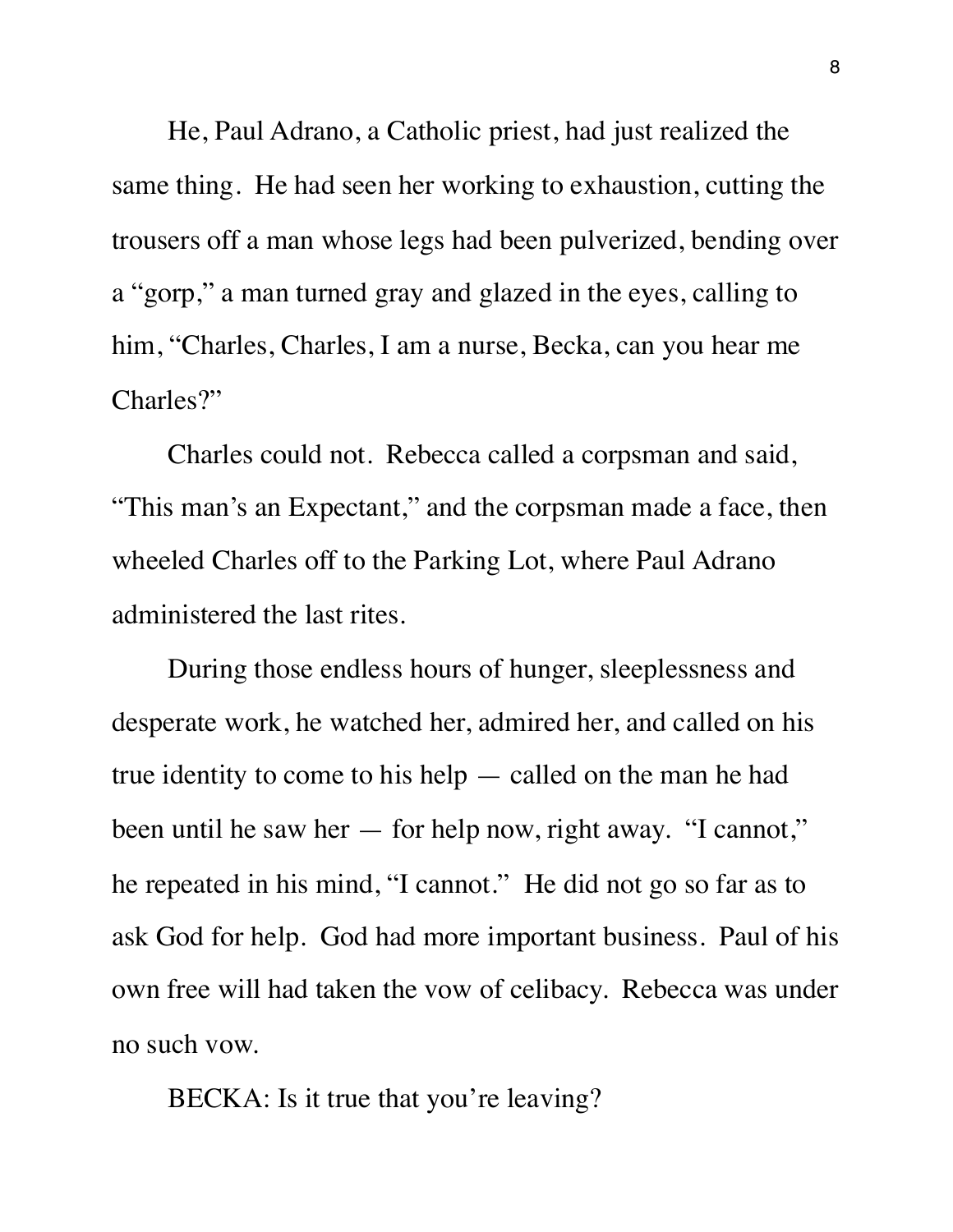PAUL: Yes. I'm going back to the regiment.

BECKA: The same one as before?

PAUL: Yes.

BECKA: Why go back to the same unit? To prove something?

PAUL: If you like, to prove something.

BECKA: That you are not a coward.

PAUL: If people are saying I'm a coward they are wrong. I was, but am not now, a coward. Two months in this hell has driven the fear out of me.

BECKA: Stay here. We need you here.

PAUL: The marines in Delta Company need me too. If they welcome me, fine. If they call me a coward, fine. That's where I'm going, back to Delta.

BECKA: One minute of fear, two, three minutes, surly that  $isn't$  —

PAUL: A man was crying for help and I crouched in a hole and listened to him holler. I saw the tracers flying over my head. Was I supposed to stand up and go to him?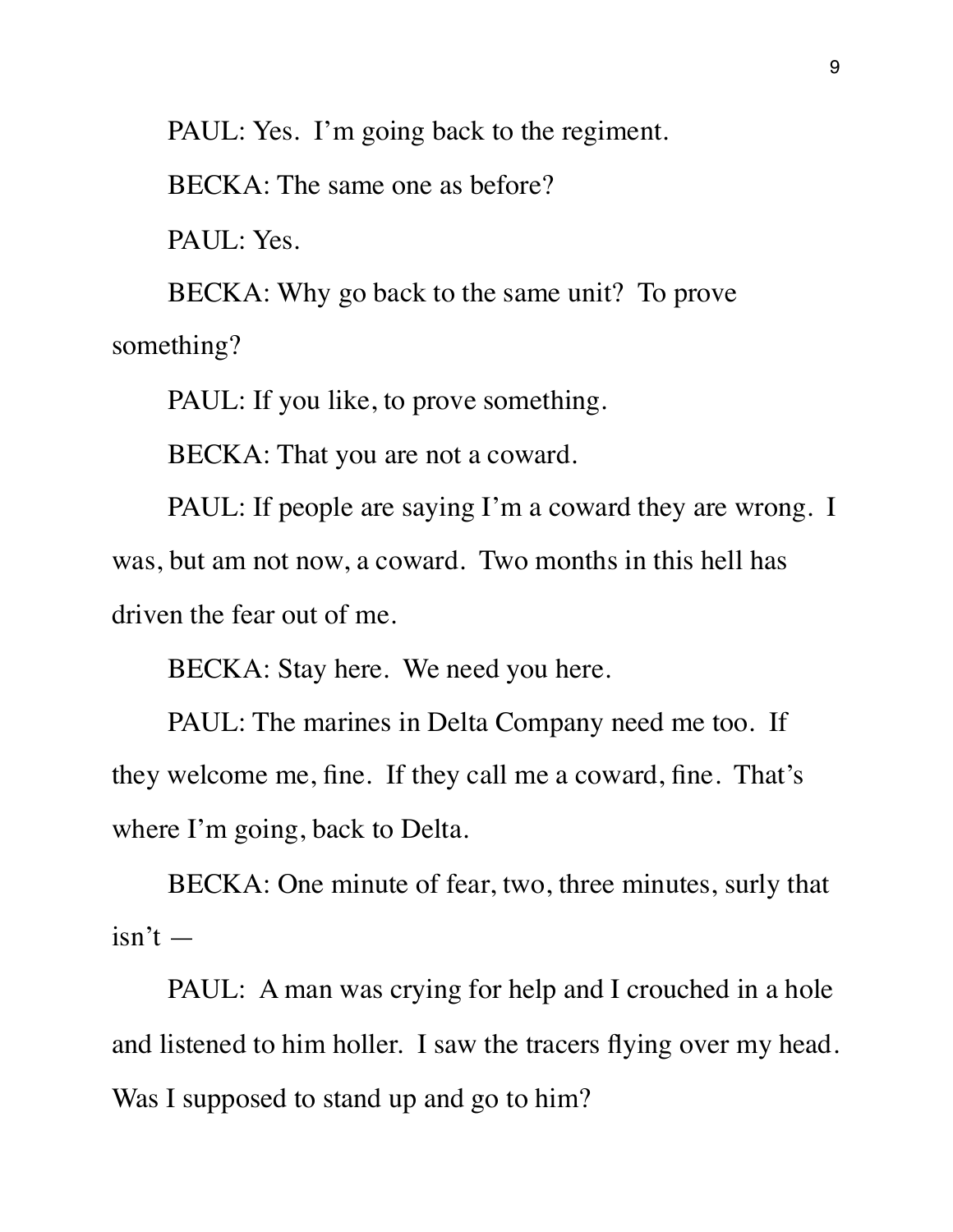BECKA: You were not. It would have been suicide.

PAUL: No, it would have been my duty. Simple. Like a vow of celibacy. Perfectly simple. You cannot interpret your way out of it.

BEKCA: What does the vow mean? Does it mean that you  $can't -$ 

PAUL: Exactly, I can't.

BECKA: Ever?

PAUL: No, just for my lifetime.

She stopped and turned to face him. The wind took her

hood and tore it back off her head.

BECKA: You could — maybe — help me a little.

PAUL: I doubt it, but tell me, what is your problem?

BECKA: Well — you saw me and the gray man, Charles. I felt you hovering over me, over him.

PAUL: I remember Charles. I wrote a letter to his family that same night.

BECKA: Right, you write letters to the next of kin. You talk to the men and tell them they'll live, then they die. Or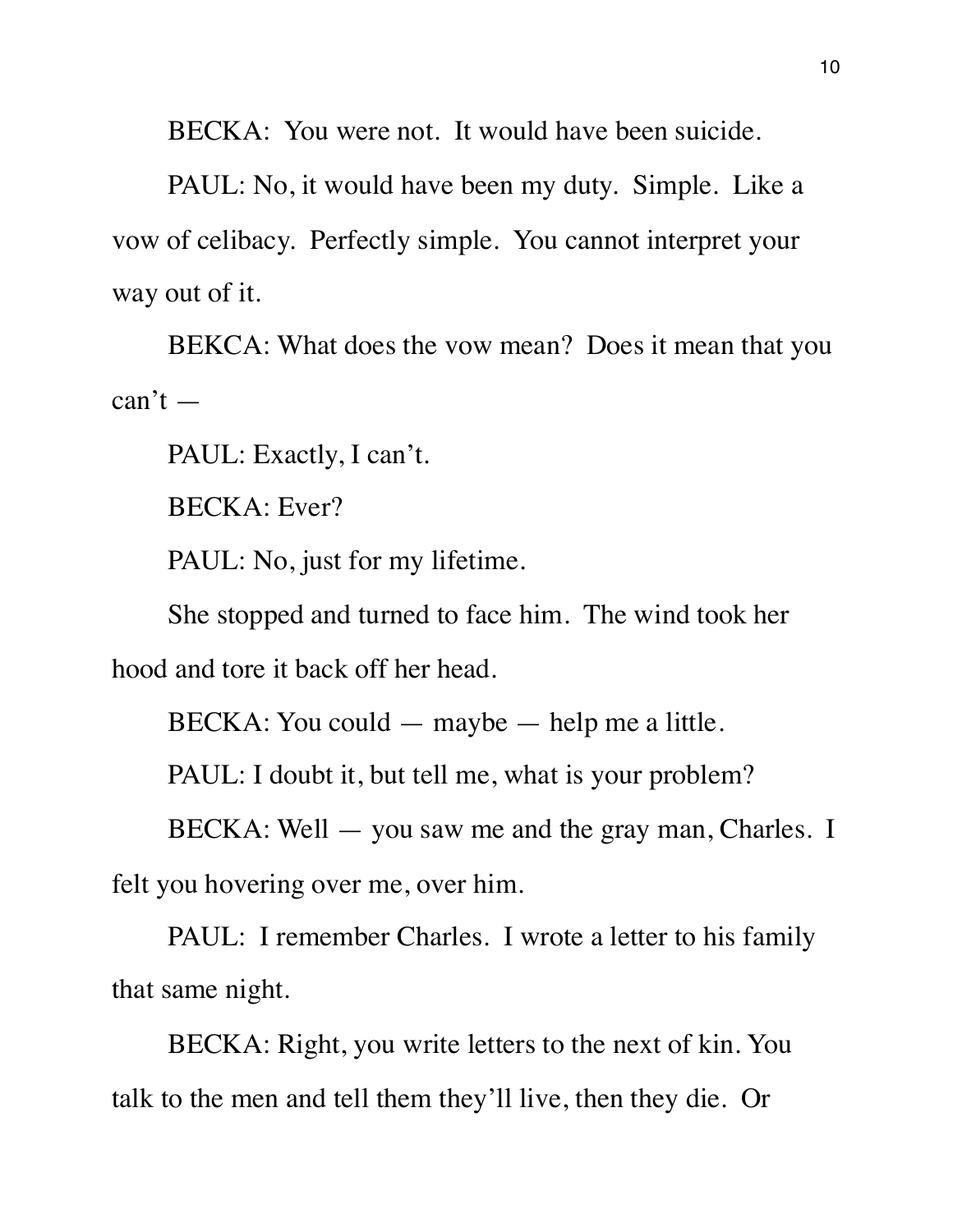they're wrecked for life. It doesn't seem to change you, you carry on. But I do all I can, and it's grinding me down. A guy gets his hand blown off by his own grenade and I just think, 'O.K. bleeding, shock, sepsis, oxygen,' that's all I think. I'm there and I'm not there.

PAUL : You are caught in a struggle. Some day you'll be glad you did what you could.

BECKA: Oh I'm glad already but the more I do the emptier I get. We're on the side of the men, the other side is the death force. I should be getting stronger just because I'm on the right side. Tell me please, does your vow mean you can never get married?

PAUL : Yes.

BECKA: I would never say this back home but Paul! Would you do it again?

PAUL: Yes. I am in this for life. And for the present this is my home, yours too.

BECKA: If you and I had met before, would you still take the vow?